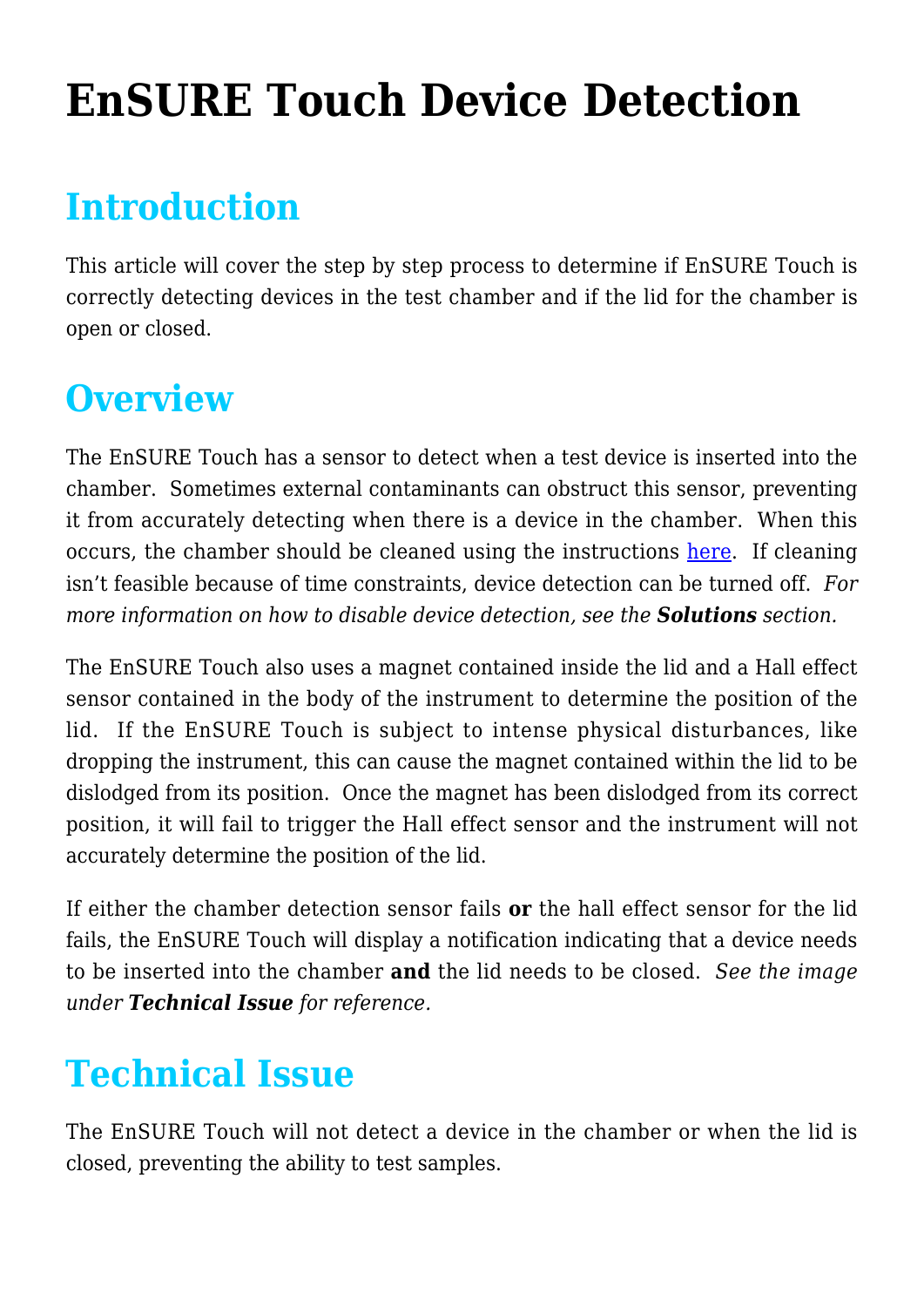|             | 2:27<br><b>Quick Test</b>                |
|-------------|------------------------------------------|
| Device Type | UltraSnap                                |
| Personnel   | Select personnel                         |
| Room #      |                                          |
|             |                                          |
|             |                                          |
|             |                                          |
|             |                                          |
|             |                                          |
|             |                                          |
| Δ           | Insert activated<br>device and close lid |

## **Solution**

#### **Step | 1**

Turn off device detection.

1. From the **Home Screen**, tap the **Settings** app.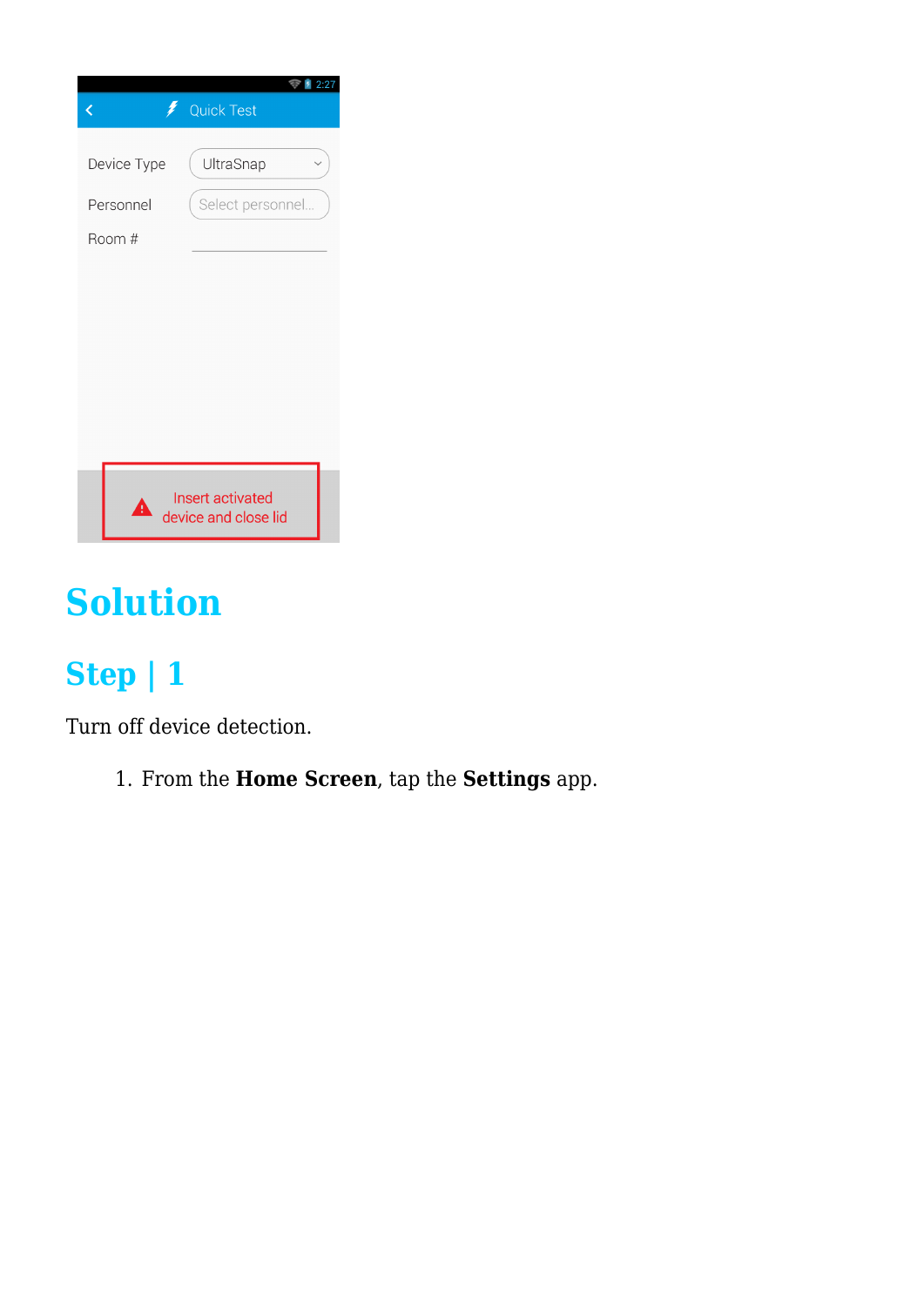

2. Tap **General** from the settings list.

| Settings                 | 12:22 |
|--------------------------|-------|
| Wi-Fi                    |       |
| General                  |       |
| <b>Training Mode</b>     |       |
| Customization            |       |
| <b>Calibration Check</b> |       |
| SureTrend Sync           |       |
| Support                  |       |
| Diagnostics              |       |
| About                    |       |
|                          |       |

3. Tap **Device Detection** from the general settings list.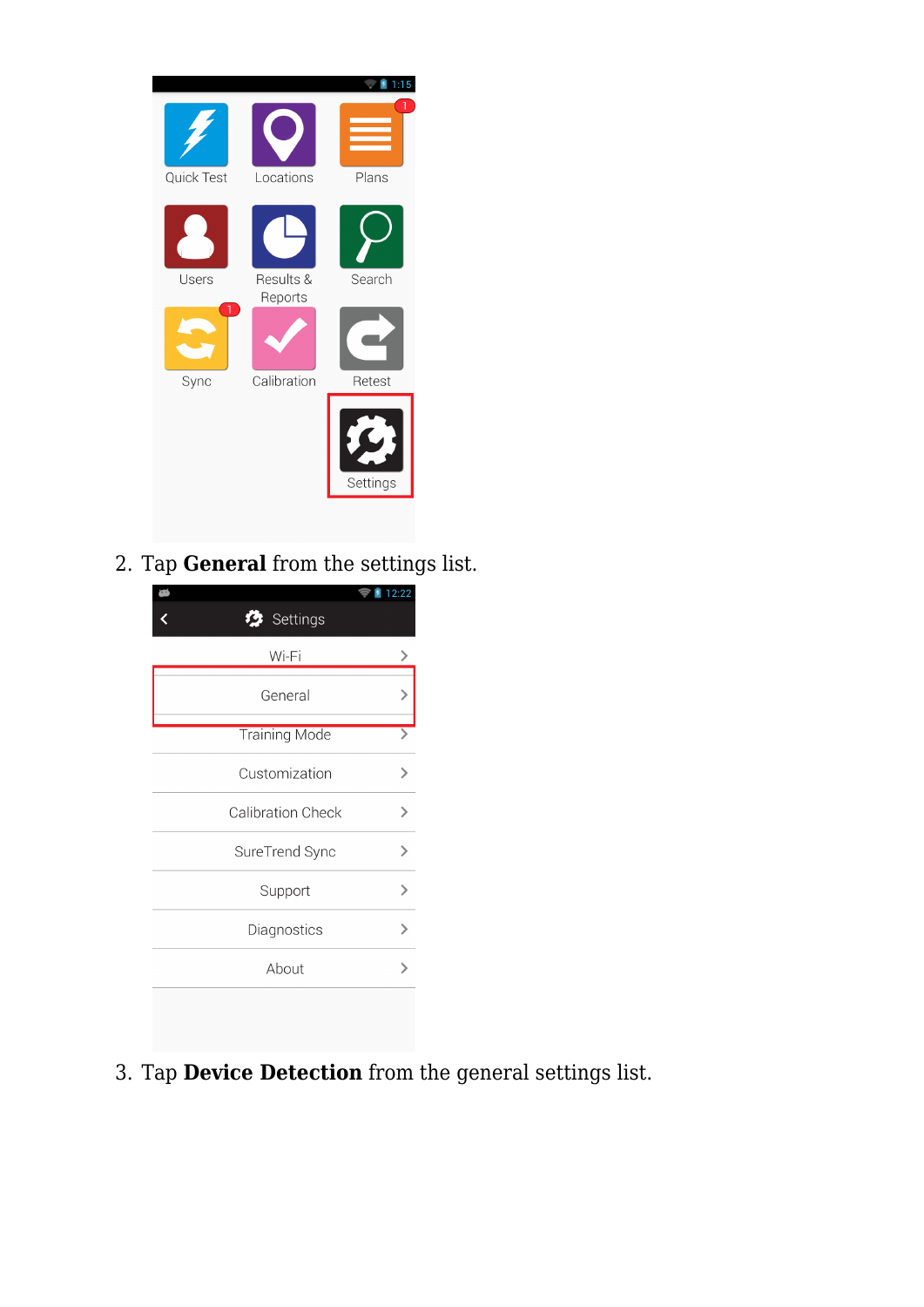| General Settings      |                              |
|-----------------------|------------------------------|
| USB Tethering         |                              |
| Device Detection      | $\mathcal{P}$                |
| Language              | $\left\langle \right\rangle$ |
| Date & Time           |                              |
| Time Zone             |                              |
| Display & Power Off   | ゝ                            |
| <b>Battery Status</b> | $\mathcal{P}$                |
| Security              | $\rightarrow$                |
| Network               | $\overline{\phantom{1}}$     |
| <b>Factory Reset</b>  |                              |
|                       |                              |
| c                     |                              |

4. Tap the drop-down menu and select **Off** from the list of options.



Automatic device detection mode.

Type: Attempt to determine the specific type of the device inserted. Presence: Attempt to determine if a device is inserted. Off: No detection enabled.

5. Return to the **Home Screen** using the **Home** button.

#### **Step | 2**

Attempt a Quick Test.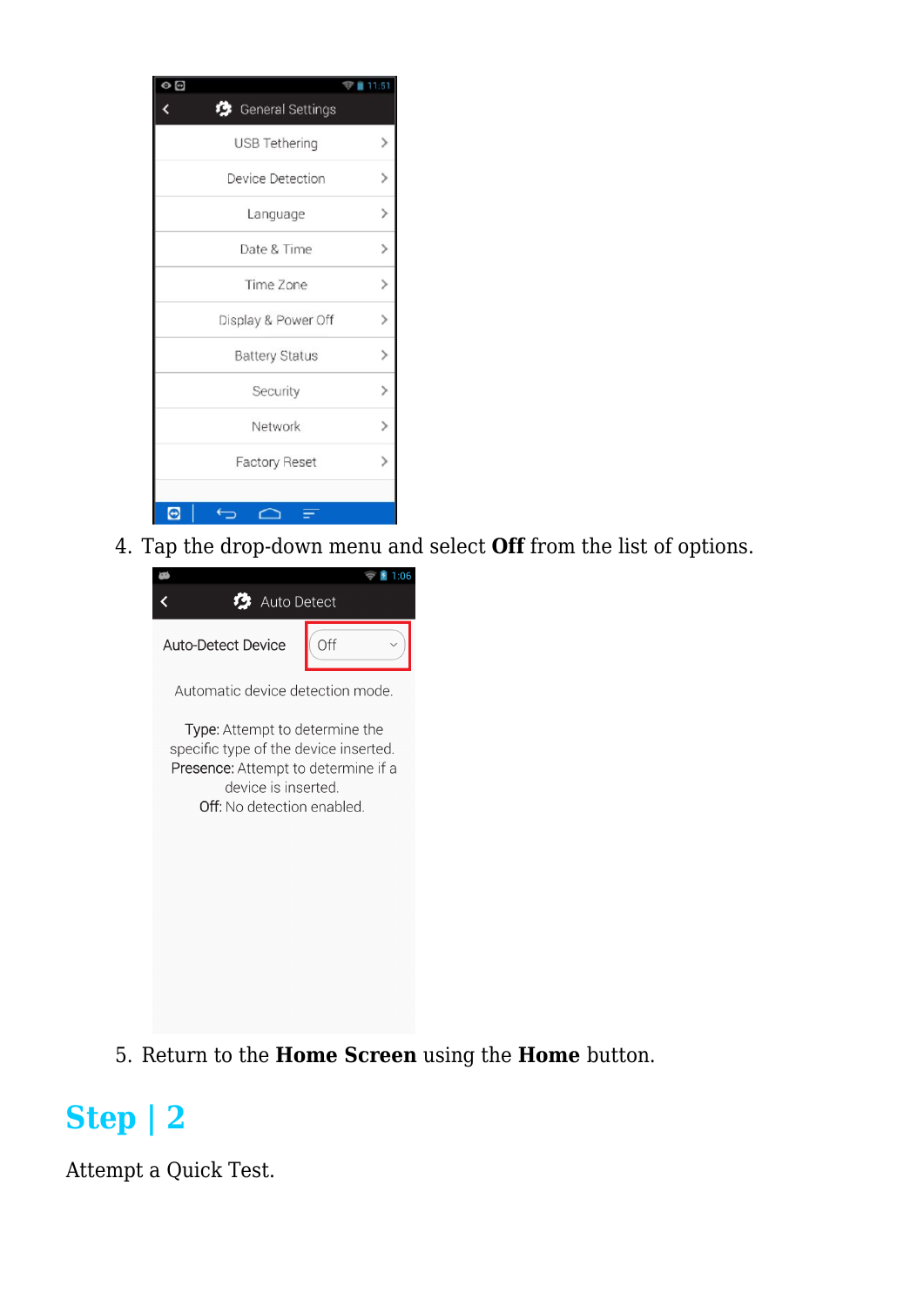1. From the **Home Screen**, tap the **Quick Test** app.



- 2. Close the lid without putting a test device in the chamber.
- 3. If the **Quick Test** screen displays a **Run Test** button at the bottom of the screen, then your instrument needs to be cleaned. For instructions on cleaning your instrument, refer to this article [here](https://help.hygiena.com/kb-doc/how-to-clean-the-instrument/).

|             | 2:51              |
|-------------|-------------------|
| Ĉ           | <b>Quick Test</b> |
|             |                   |
| Device Type | UltraSnap         |
| Personnel   | Select personnel  |
| Room #      |                   |
|             |                   |
|             |                   |
|             |                   |
|             |                   |
|             |                   |
|             |                   |
|             |                   |
|             | <b>Run Test</b>   |
|             |                   |

4. If the **Quick Test** screen does not display a **Run Test** button and instead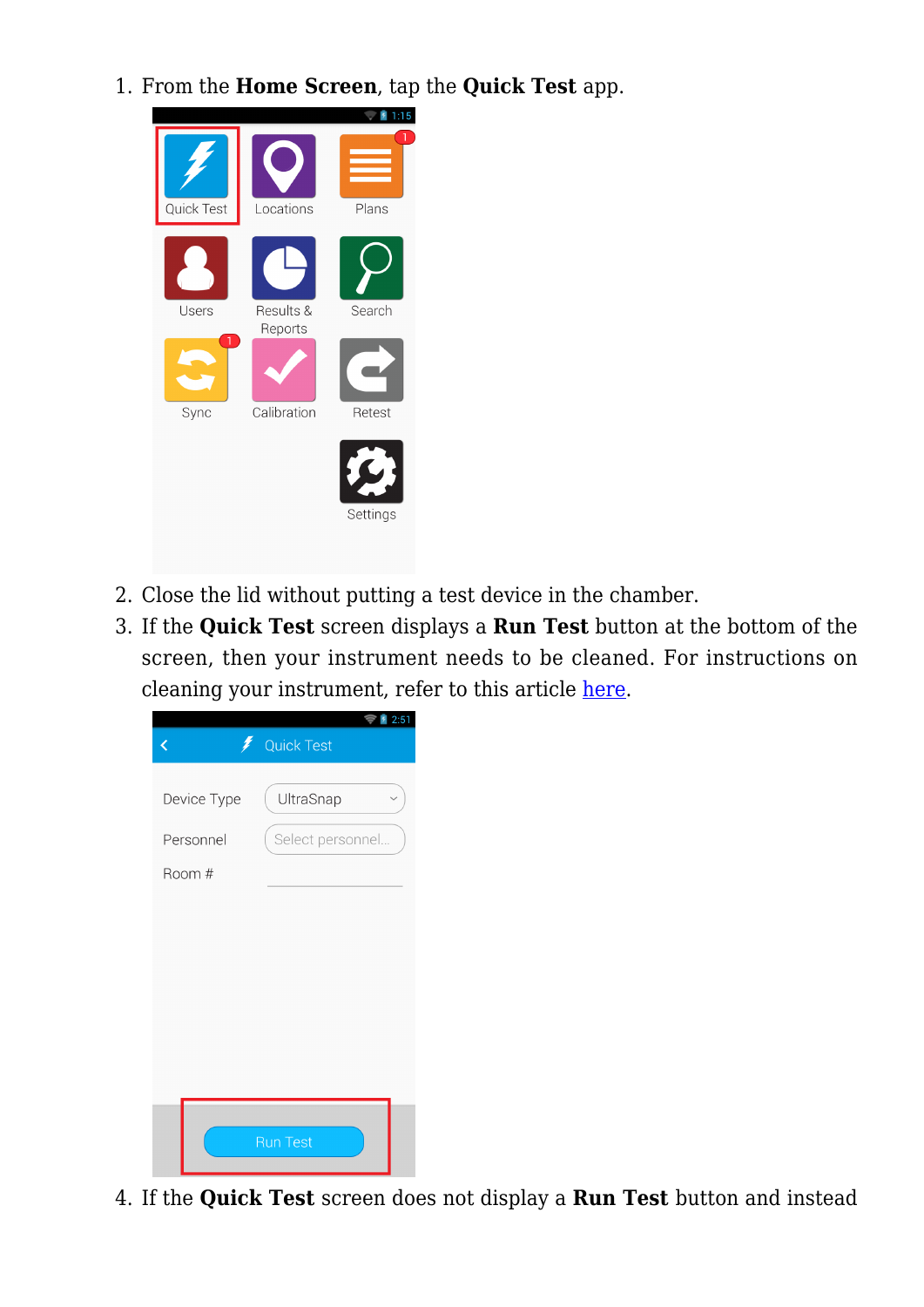displays a message reading "Insert activated device and close lid," then your instrument needs to be repaired. Contact Hygiena support using the link [here](https://www.hygiena.com/hygiena/technical-support-request.html).

| く           | 2:27<br><b>Quick Test</b>                |
|-------------|------------------------------------------|
| Device Type | UltraSnap                                |
| Personnel   | Select personnel                         |
| Room #      |                                          |
|             |                                          |
|             |                                          |
|             |                                          |
|             |                                          |
|             |                                          |
|             |                                          |
| ▲           | Insert activated<br>device and close lid |

5. After you have finished cleaning your instrument, you will need to turn device detection back on. Repeat the process from **Step | 1** but choose **Presence** from drop-down menu in part 4.